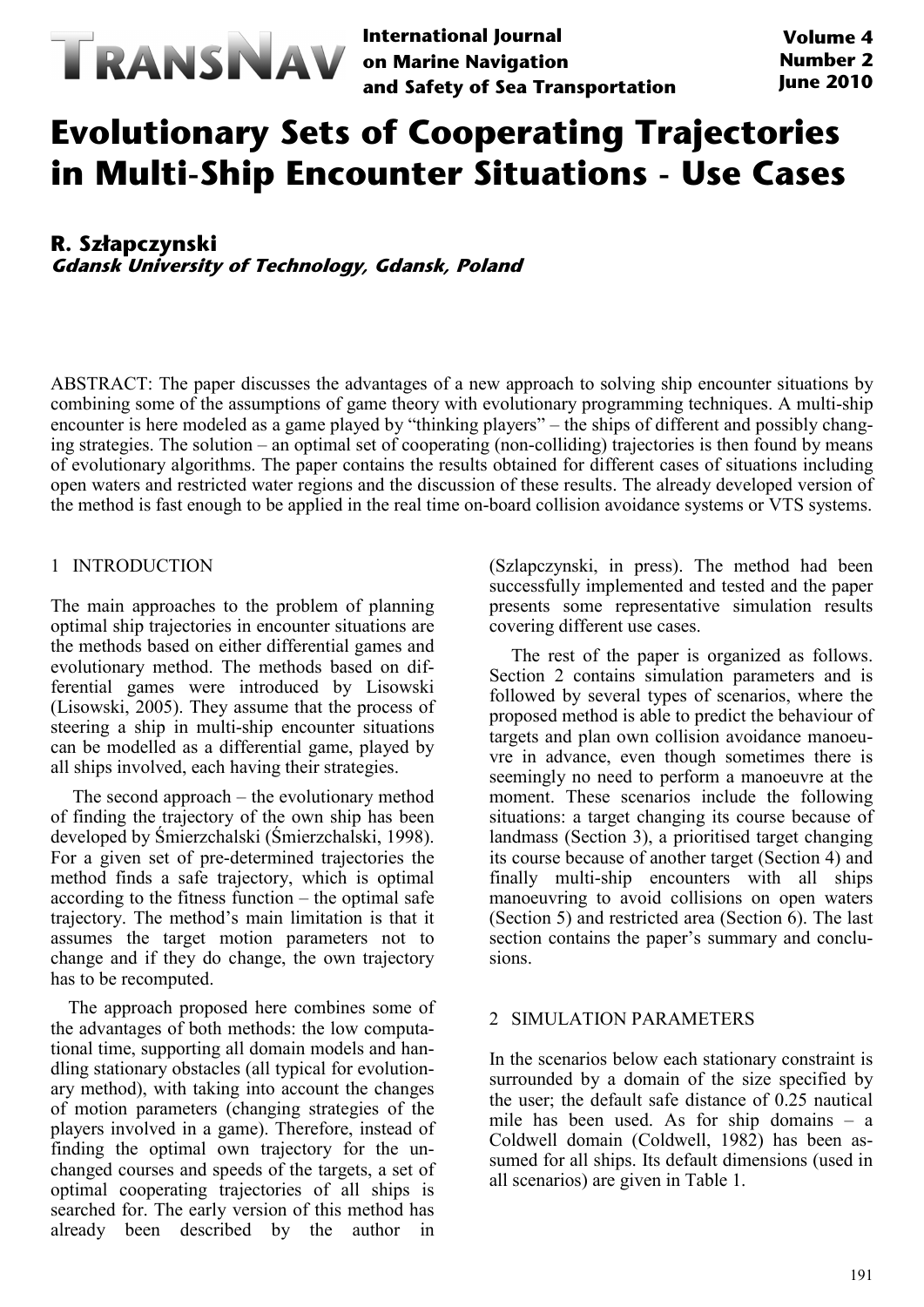Table 1 The dimensions of Coldwell domain used in the simulation scenarios

|                 |        | Ellipse's   Domain centre moved |                |  |  |
|-----------------|--------|---------------------------------|----------------|--|--|
|                 | semi   | from the ship's position        |                |  |  |
|                 | axes   | <b>Towards</b>                  | <b>Towards</b> |  |  |
|                 | [n.m.] | starboard                       | bow            |  |  |
|                 |        | [n.m.]                          | [n.m.]         |  |  |
| Coldwell domain |        | 0.1                             | 0.2            |  |  |
|                 | 0.32   |                                 |                |  |  |

The evolutionary parameters values are listed in Table 2.

| Table 2 The evolutionary parameters values used in the simu- |  |  |  |
|--------------------------------------------------------------|--|--|--|
| lation scenarios                                             |  |  |  |

| <b>Number of generations</b> | 100                                |
|------------------------------|------------------------------------|
| <b>Population size</b>       | 100                                |
| <b>Selection method</b>      | Truncation selection with the      |
|                              | truncation threshold of 50%        |
| <b>Mutation probability</b>  | Depends on the trajectory fitness  |
| (for a single trajectory)    | value (from 0% for perfect trajec- |
|                              | tories to 100% for unacceptable    |
|                              | ones)                              |

## 3 SCENARIO 1: A TARGET MANOEUVRING TO AVOID COLLISION WITH LANDMASS

The positions, destination points and speeds of the ships are given in Table 3.

Table 3 The motion parameters of both ships

|          |    | <b>Speed</b> Course<br>[knots] [degrees] | <b>Position</b><br>coordinates<br>at the start<br>time $[n.m.]$ |  | <b>Coordinates</b><br>of the desti-<br>nation point<br>[n.m.] |  |
|----------|----|------------------------------------------|-----------------------------------------------------------------|--|---------------------------------------------------------------|--|
|          |    |                                          | X                                                               |  | X                                                             |  |
| Own ship | 12 | 90                                       |                                                                 |  |                                                               |  |
| Target 1 | 12 | 270                                      |                                                                 |  |                                                               |  |

The current course of the own ship does not collide with neither the landmass (Figure 1) nor the target ship (Figure 2).



Figure 12 The own ship's current course does not collide with the landmass (black) or its domain (grey).

|                         |               | T Evolutionary trajectory planning - C:WafalWelphi_Projectslevolutionary multi-trajectory planning with obstacles 2\txt files\przykład_1_3.txt | $\Box$ D $\times$ |
|-------------------------|---------------|------------------------------------------------------------------------------------------------------------------------------------------------|-------------------|
| Configuration Simulator |               |                                                                                                                                                |                   |
|                         |               |                                                                                                                                                |                   |
|                         |               |                                                                                                                                                |                   |
|                         |               |                                                                                                                                                |                   |
|                         |               |                                                                                                                                                |                   |
|                         |               |                                                                                                                                                |                   |
|                         |               |                                                                                                                                                |                   |
|                         |               |                                                                                                                                                |                   |
|                         |               |                                                                                                                                                |                   |
|                         |               |                                                                                                                                                |                   |
|                         |               |                                                                                                                                                |                   |
|                         |               |                                                                                                                                                |                   |
|                         |               |                                                                                                                                                |                   |
|                         |               |                                                                                                                                                |                   |
|                         |               |                                                                                                                                                |                   |
|                         |               |                                                                                                                                                |                   |
|                         |               |                                                                                                                                                |                   |
|                         |               |                                                                                                                                                |                   |
|                         |               |                                                                                                                                                |                   |
|                         |               |                                                                                                                                                |                   |
| Start                   |               |                                                                                                                                                |                   |
| Determine trajectory    | trajectory. 0 | filmess: 1,0000<br>filmess: 1,0000                                                                                                             | ٨                 |
| Execute trajectory      |               |                                                                                                                                                |                   |
| E. Romevolution         |               |                                                                                                                                                | $\sim$            |
| Continue evolution      |               |                                                                                                                                                |                   |
|                         |               |                                                                                                                                                |                   |

Figure 13 The own ship (left) course does not collide with the current course of the target (right). Landmass is not shown

However, the target's course collides with the landmass and the target will perform a collision avoidance manoeuvre (Figure 3).



Figure 14 The target's current course collides with the landmass so the target will perform a collision avoidance manoeuvre.

The method predicts the target's manoeuvre and plans the own ship's manoeuvre in advance. The final evolutionary set of two cooperating trajectories of both ships is shown in Figure 4.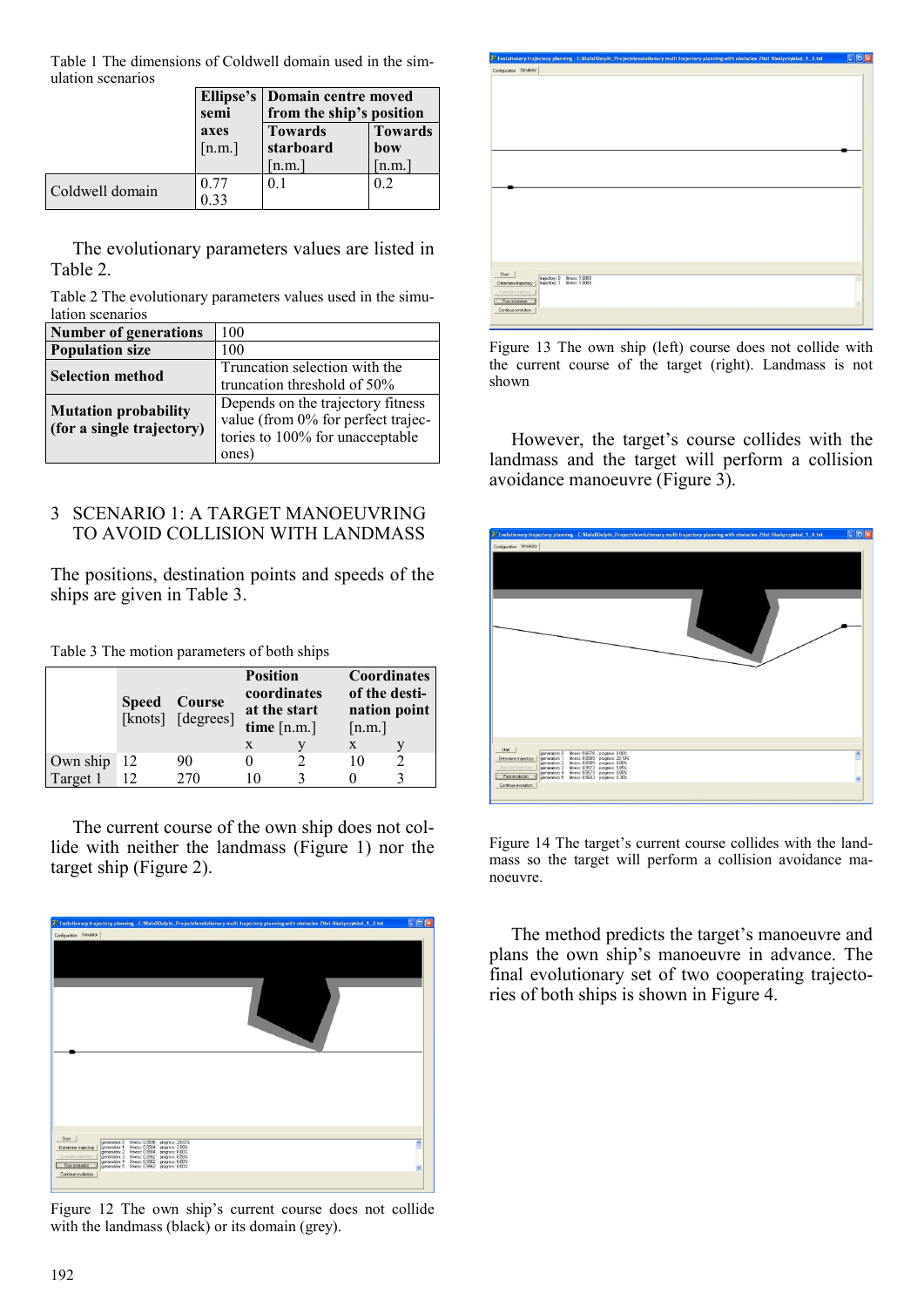

Figure 15 The evolutionary set of the two ships' cooperating trajectories, which avoid collisions with the landmass and each other.

#### 4 SCENARIO 2: A TARGET MANOEUVRING TO AVOID COLLISION WITH ANOTHER TARGET

The positions, destination points and speeds of the ships are given in Table 4.

| Table 4 The motion parameters of all ships |  |
|--------------------------------------------|--|
|--------------------------------------------|--|

|          |    | <b>Speed</b> Course<br>[knots] [degrees] | <b>Position</b><br>coordinates<br>at the start<br>time $[n.m.]$ |    | <b>Coordinates</b><br>of the desti-<br>nation point<br>[n.m.] |     |
|----------|----|------------------------------------------|-----------------------------------------------------------------|----|---------------------------------------------------------------|-----|
|          |    |                                          | X                                                               |    | X                                                             |     |
| Own ship | 12 | 45                                       |                                                                 |    | 10                                                            |     |
| Target 1 | 8  |                                          |                                                                 |    |                                                               |     |
| Target 2 |    | 270                                      |                                                                 | 25 |                                                               | 2.5 |

The current course of the own ship does not collide with neither of the two prioritised ships. The safe trajectories for encounters with either target 1 only or target 2 only are shown in Figure 5 and Figure 6 respectively. As can be seen – no manoeuvres are needed.



Figure 16 The own ship's current course (left) does not collide with target 1 (right).



Figure 17 The own ship's current course (left) does not collide with target 2 (right).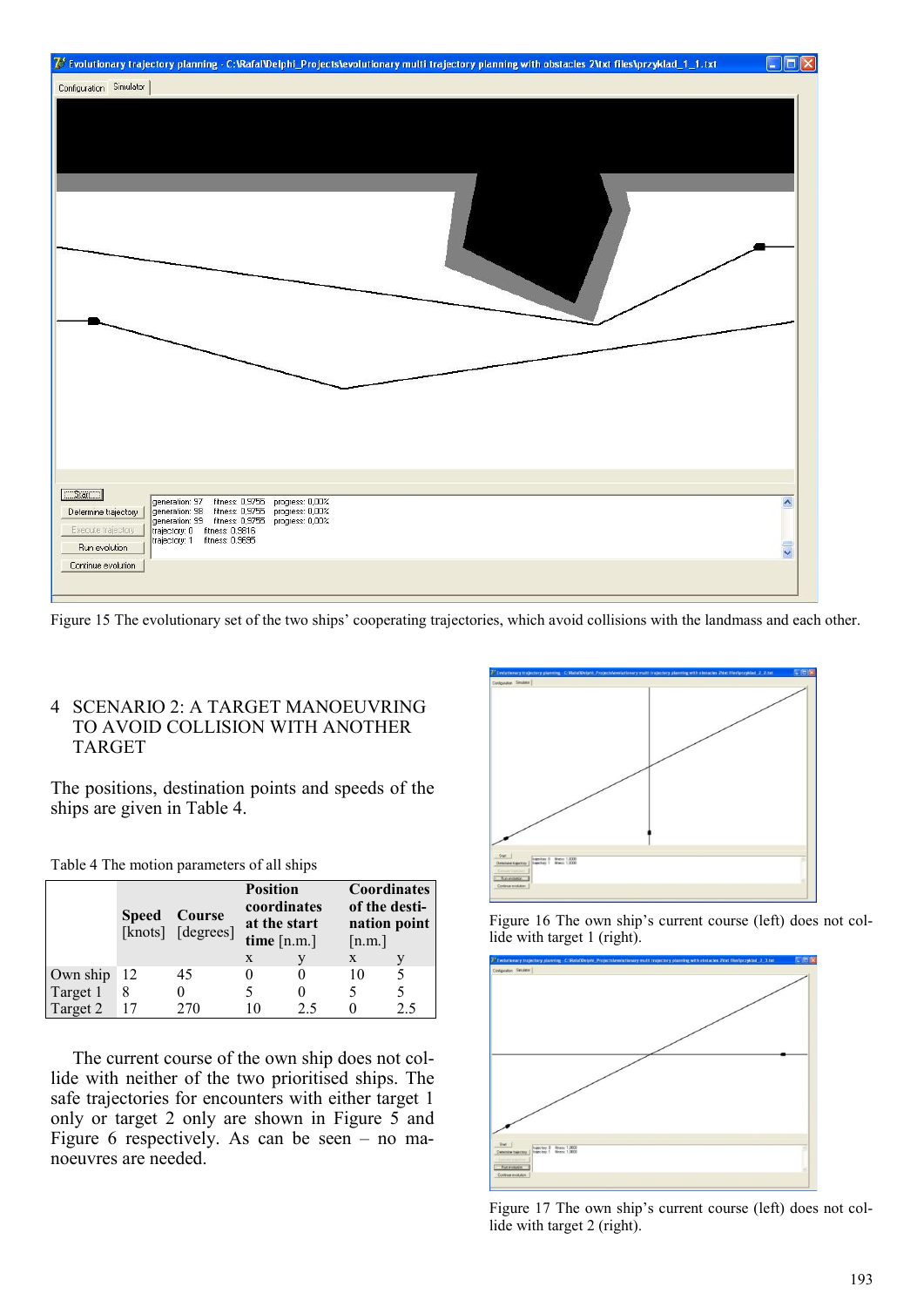However, the first target's course collides with target 2 and the target 2 is a "stand-on vessel" according to COLREGS (Cockcroft, 1993). As a result, the first target will perform a collision avoidance manoeuvre (Figure 7).

The method predicts the manoeuvre of target 2 and plans the own ship's manoeuvre in advance. The final evolutionary set of three cooperating trajectories is shown in Figure 8.



Figure 18 The first target's current course (left) collides with target 2 (right) and target 1 performs collision avoidance manoeuvre.



Figure 19 The evolutionary set of the three ships cooperating trajectories, which avoid collisions with each other.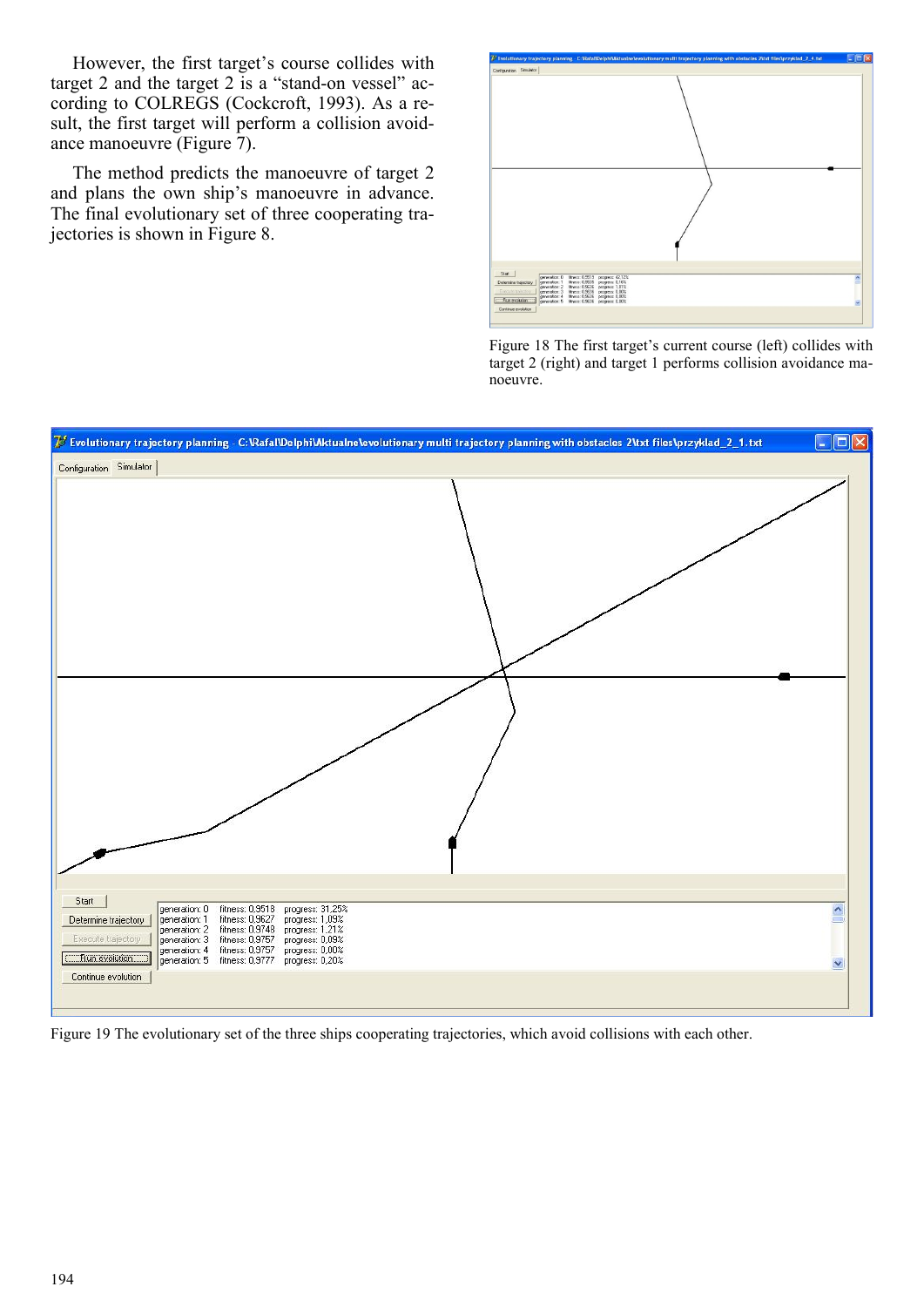#### 5 SCENARIO 3: A GROUP OF SHIPS MANOEUVRING TO AVOID COLLISIONS WITH EACH OTHER ON OPEN WATERS

The positions, destination points and speeds of the ships are given in Table 5.

The current courses of the ships are such that all of the ships would collide in the central point of the area. The final evolutionary set of the safe cooperating trajectories, which avoid collisions with each other, is shown in Figure 9.

Table 5 The motion parameters of all ships

|        | Speed | coordinates<br>of the desti-<br>Course<br>at the start<br>[knots] [degrees]<br>time $[n.m.]$<br>[n.m.] |    | <b>Position</b> |              | <b>Coordinates</b><br>nation point |
|--------|-------|--------------------------------------------------------------------------------------------------------|----|-----------------|--------------|------------------------------------|
|        |       |                                                                                                        | X  |                 | X            | y                                  |
| Ship 1 | 5     | 0                                                                                                      | 5  |                 | 5            | 5                                  |
| Ship 2 | 14    | 45                                                                                                     |    |                 | 10           | 10                                 |
| Ship 3 | 10    | 90                                                                                                     |    | 2.5             | 10           | 2.5                                |
| Ship 4 | 14    | 135                                                                                                    |    | 5               | 10           | 0                                  |
| Ship 5 | 5.    | 180                                                                                                    | 5  | 5               | 5            | 0                                  |
| Ship 6 | 14    | 225                                                                                                    | 10 | 5               | 0            | 0                                  |
| Ship 7 | 10    | 270                                                                                                    | 10 | 2.5             | $\mathbf{0}$ | 2.5                                |
| Ship 8 | 14    | 315                                                                                                    |    | 10              |              | 5                                  |



Figure 20 The evolutionary set of the eight ships' cooperating trajectories, which avoid collisions with each other.

#### 6 SCENARIO 4: A GROUP OF SHIPS MANOEUVRING TO AVOID COLLISIONS WITH EACH OTHER AND OBSTACLES

The positions, destination points and speeds of the ships are given in Table 6.

#### Table 6 The motion parameters of all ships

|        | Speed | <b>Position</b><br>coordinates<br>Course<br>at the start<br>[knots] [degrees]<br>time $[n.m.]$<br>[n.m.] |    |     |    | <b>Coordinates</b><br>of the desti-<br>nation point |
|--------|-------|----------------------------------------------------------------------------------------------------------|----|-----|----|-----------------------------------------------------|
|        |       |                                                                                                          | X  |     | X  |                                                     |
| Ship 3 | 10    | 90                                                                                                       |    | 2.5 | 10 | 2.5                                                 |
| Ship 4 | 14    | 135                                                                                                      |    |     | 10 | $\theta$                                            |
| Ship 6 | 14    | 225                                                                                                      | 10 |     |    |                                                     |
| Ship 7 | 10    | 270                                                                                                      | 10 |     |    |                                                     |

The current courses of all four ships collide with each other or the landmass. The final evolutionary set of four cooperating safe trajectories is shown in Figure 10.